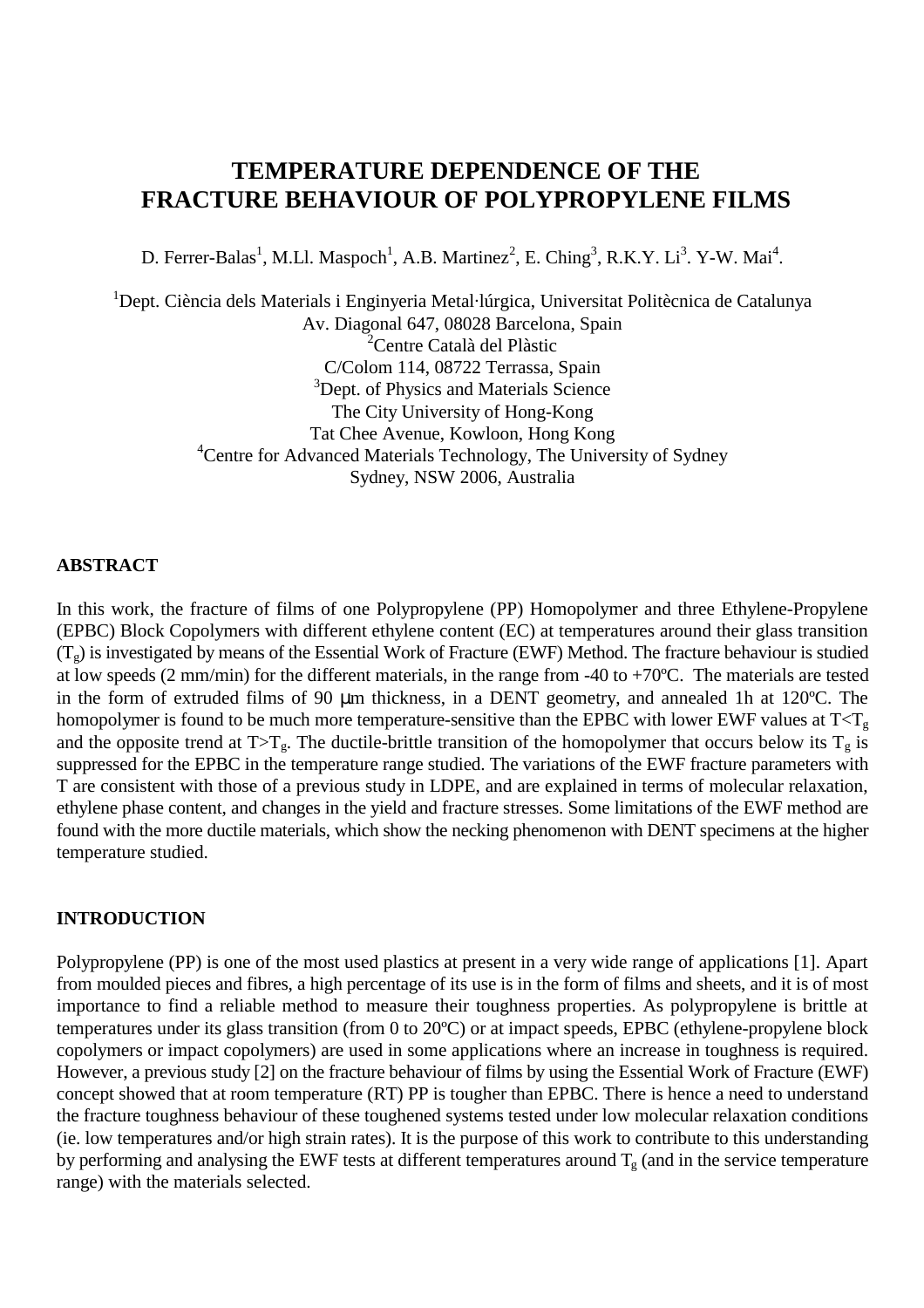## **THEORY**

Recent papers have shown that the EWF procedure can be a very useful tool for studying the fracture properties of thin films and sheets of ductile materials [3-8]. The EWF concept was developed initially by Cotterell and Reddel [9] on the basis of Broberg's idea [10], who suggested that the total work of fracture  $(W_f)$  dissipated in a pre-cracked body could be divided into the work consumed in two distinct zones, the inner and the outer regions. This method of work partitioning gives rise to the essential work of fracture  $(W_e)$  and the non-essential (or plastic) work of fracture  $(W_n)$ , respectively. The former corresponds to the work dissipated in the fracture process zone which is a material property for a given sheet thickness; and the latter to the yielding work in the outer surrounding region which depends on the geometry of the specimen tested. Thus, the following relation can be written:

$$
W_f = W_e + W_p = w_e l t + w_p \beta l^2 t \tag{1}
$$

where  $w_e$  is specific essential work of fracture (per unit ligament area),  $w_p$  specific non-essential work of fracture (per unit volume), *l* ligament length, t specimen thickness and β is plastic zone shape factor. The specific work of fracture, is then:

$$
w_f = W_f / l t = w_e + \beta w_p l \tag{2}
$$

According to this equation, the plot of  $w_f$  as a function of *l* should be a linear relation, whose intercept with the Y-axis and slope would give we, and βw*p* respectively. Thus, the EWF method consists in testing specimens with different ligament lengths, registering  $W_f$  for each (area under the force-displacement curve), plotting the  $w_f$ -*l* diagram and calculating the best-fit regression line. More details about the restrictions on the ligament length and its discussion, according to the European Structural Integrity Society (ESIS) EWF protocol [11] are given elsewhere [8] (and in the references therein).

It has already been demonstrated theoretically that  $w_e$  is equivalent to  $J_C$  (and thus to  $G_C$ ) [3], which has also been supported experimentally by different authors [3,12-14]. Thus, the advantage of the EWF method compared to the *J*-Integral procedure is, in many cases, its experimental simplicity.

### **MATERIALS**

The PP commercial grades chosen were one homopolymer (called H0) and three low-EC block copolymers (EPBC), with 5.5, 7.4 and 12 % ethylene (called C1, C2 and C3, respectively), as determined by Fourier Transformed Infra Red (FTIR) Spectroscopy. The material was received as pellets, and cast-extruded to obtain 90 µm nominal thickness (t) non-oriented films. In order to homogenise the crystal microstructure of the material, which is basically smectic (or "quenched") after rapid cooling [2], the films were annealed for 1 h in a fan-assisted oven at 120 $^{\circ}$ C (controlled to  $\pm 2^{\circ}$ C), producing a transformation of the smectic phase into a monoclinic state.

### **EXPERIMENTAL**

#### *Dynamic Mechanical Analysis*

The evolution of the dynamic storage modulus (E') and the loss factor (tan δ) with temperature was studied in tensile mode on a Dynamic Mechanical Analysis TMA Instruments DMA 2980 apparatus, at 1 Hz and 3 ºC/min, from –100 to 150 ºC. The sample dimensions were 10 and 5 mm in gauge length and width, respectively.

#### *Mechanical and Fracture Properties*

Tensile tests were conducted on an universal testing machine (Instron 5567) equipped with a 1000 N load cell and an environmental chamber, at different temperatures comprised between -40 and +70 $^{\circ}$ C ( $\pm$ 2 $^{\circ}$ C) and a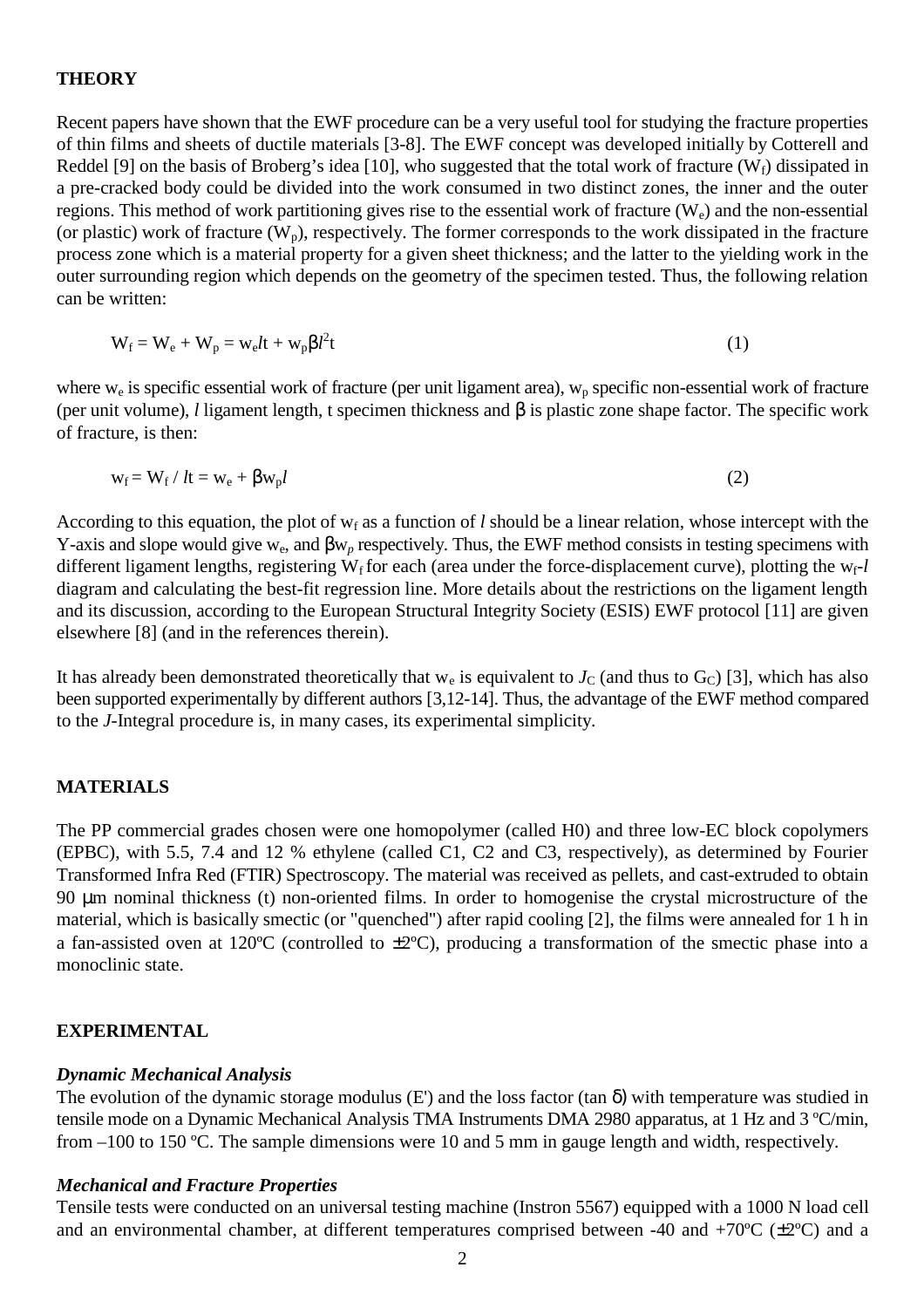crosshead speed of 2 mm/min. With the aim of increasing the accuracy of the results, the *dumbbell* specimens, tested according to ASTM D638-91 standard, were individually measured in their thickness with an induction based coating measurer (precision of 1 µm). The yield stress  $(\sigma_v)$ , considered as the maximum stress, and the elastic modulus were calculated from the engineering stress-strain curves.

The EWF tests were performed on the same equipment and at the same temperature range as the tensile tests at a crosshead speed of 10 mm/min. Deeply double edge-notched samples (DENT, Mode I) were prepared by cutting the sheets into rectangular coupons of total length  $Z_t=90$  mm (with a length between the grips of  $Z=60$ mm) and a width W=60 mm (inset in Figure 1). Initial notches were made perpendicularly to the tensile direction (which coincided with the extrusion direction) with a fresh razor blade, obtaining for each set at least 20 specimens with ligament lengths varying between 5 and 25 mm. The ligament lengths and the thickness were measured before the test using a travelling binocular lens and the same apparatus described above, respectively. The load-displacement curves were recorded, and the absorbed energy calculated by integration of the area under the curve (Figure 1). The ligament length range was selected so that the films fractured in a plane-stress state, what was checked by plotting the net-section maximum stress  $(\sigma_{net})$  *versus* ligament length, and observing if the values were consistent with the Hill's prediction of  $\sigma_{\text{net}} = 1.15 \sigma_{\text{v}}$  in plane-stress [15].



**Figure 1**: Effect of test temperature on the load-displacement curves of H0 DENT specimens (inset), with a ligament length of around 14 mm.



**Figure 2:** Evolution of tan (δ) as a function of temperature for the four materials.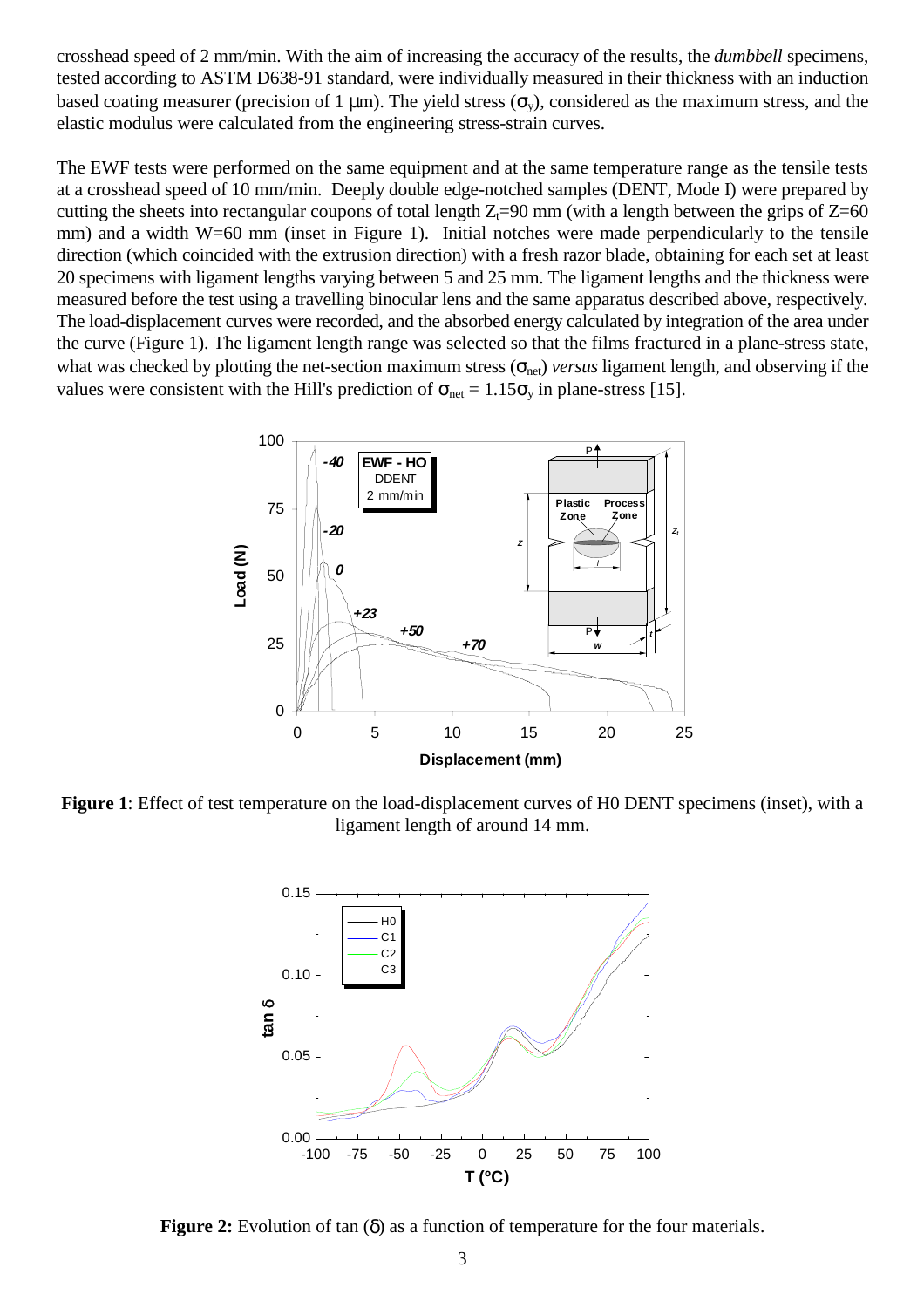

**Figure 3**. Schematic of the types of fracture of the materials studied as a function of test temperature. The table indicates the failure mode (*b*: semi-brittle; *d*: ductile; *n*: necking). The photomicrographs show the ligament area after fracture and corresponding load-displacement curve for each type.

# **RESULTS**

# *Viscoelastic Behaviour*

In Figure 2, tan (δ) is plotted against temperature for the four materials studied. Two clear transitions can be observed around -40°C and 20°C, and these correspond to the glass transition (or β relaxation) of ethylene ( $T_g^E$ ) and propylene  $(T_g^P)$  blocks, respectively [16]. It can be observed that the area of the ethylene transition peak increases sharply with the EC, and that of the propylene peak decreases slightly as the EC increases.

# *Fracture Behaviour*

Three types of fracture behaviours were observed during the tests of the DENT samples: *partially brittle* (*b*), *ductile* (*d*) and *necking with no fracture* (*n*), as summarised in Figure 3. The *partially brittle* fracture was only observed on the H0 samples tested at -40ºC and for the longer ligaments samples tested at -20ºC, giving a loaddeflection curve with a maximum and a load-drop occurring after it. This behaviour discards the use of the EWF for the treatment of the data, since a basic requirement of the theory is that the ligament is fully yielded before the propagation starts [9]. Clearly, this condition is not met in these samples. Neither is Linear Elastic Fracture Mechanics (LEFM) applicable, because the basic requirements of the standard is not satisfied [17]. For the majority of the specimens, the fracture was stable and *ductile* showing the typical behaviour of polypropylene films in a DENT configuration, already described in our previous works [7, 18] as shown in Figure 3. Here, the EWF procedure is applicable. From Figure 1, it can be observed that, as the temperature is raised, the load level decreases but the total deformation is increased. *Necking* is reflected by the very strong crack-tip blunting mechanism that prohibits crack initiation and propagation. This only occurred in the C2 and C3 samples tested at 70ºC and some C3 samples at 50ºC (Figure 3). As can be seen in Figure 3, the test was closer to a tensile test than to a fracture test, and thus the use of the EWF method of analysis was discarded for samples that showed high degree of crack-tip blunting. It is noted that similar observations have already been found in PP with high ductility and reported in the literature [2, 19].

By plotting the w<sub>f</sub> *vs. l* diagrams of the sets that showed ductile fracture (examples of H0 and C2 are shown in Figure 4), very good linear relationships were obtained (except H0 samples at 50ºC, where more scatter was observed). From these straight lines, the values of  $w_e$  and  $\beta w_p$  were calculated. It can be seen that, in a wide temperature range, an increase in T produces a progressive raise of the  $w_f$  values, giving an increase of the Yaxis intercept (w<sub>e</sub>) and the slope ( $\beta w_p$ ). However, this trend is much less pronounced as the EC is increased, and the regression lines tend to merge to a single line. In the H0 diagram (Fig. 4a), the data at set -40 ºC was not used to calculate the fracture parameters because the samples showed unstable fracture, though they are plotted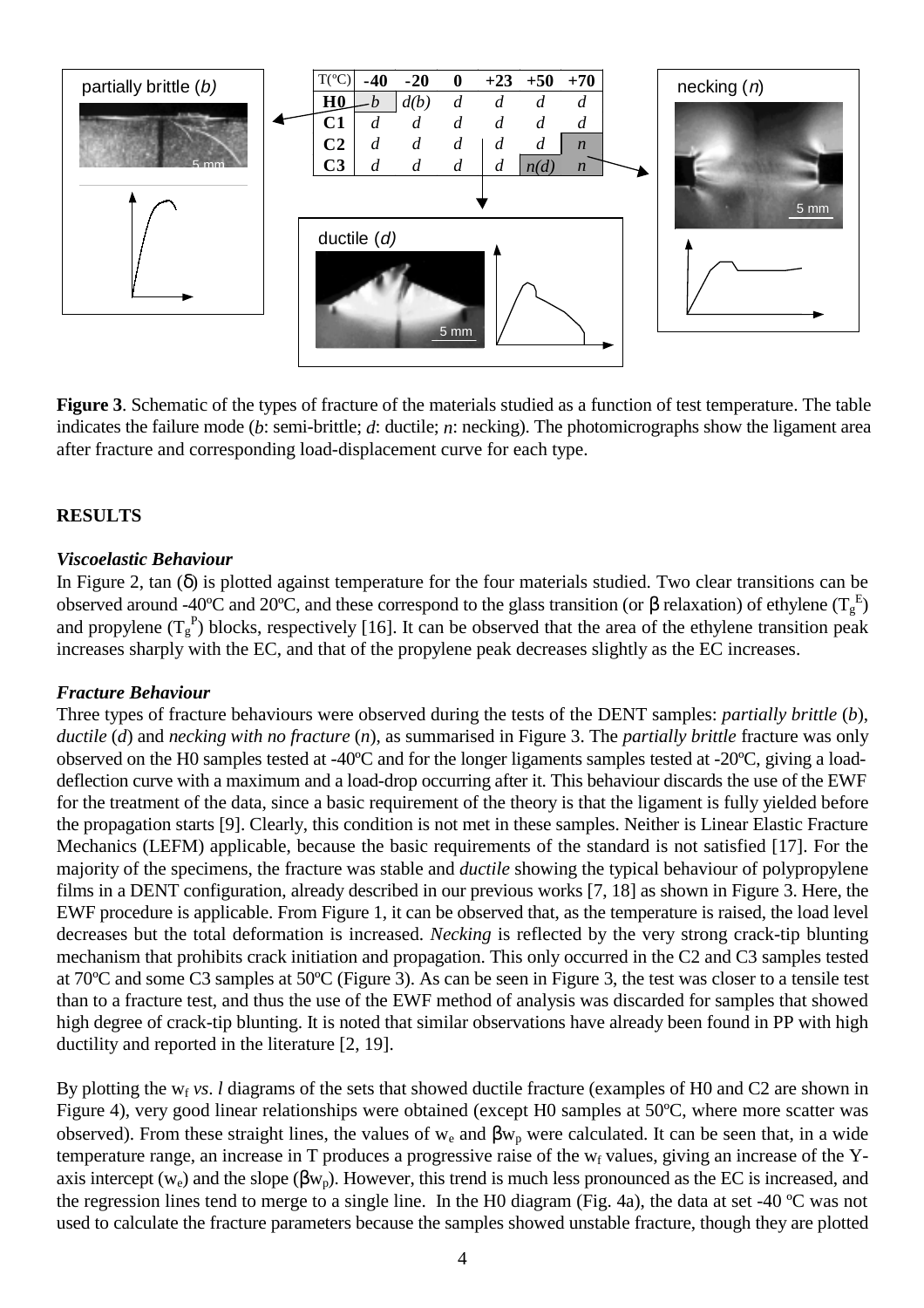here for comparison purposes. The results of the fracture parameters for the four materials as a function of T are summarised in Figure 5. However, the trends as shown are only approximations and have to be taken carefully.

### *Temperature Effect on the Specific Essential Work*

It can be seen in Figure 5a that  $w_e$  is very sensitive to the temperature for the homopolymer, compared to the copolymers. For H0, we increases sharply with T, reaching a maximum at around 40-50ºC. Conversely, the copolymers have similar w<sub>e</sub> values (~ 45 kJ/m<sup>2</sup>) up to a threshold temperature (T<sub>th</sub>). This T<sub>th</sub>, above which w<sub>e</sub> starts to decrease, is found to exist in all materials except C2 (possibly attributed to experimental error). It is noted that  $T_{th}$  decreases as the EC increases (ie. 50-60°C for H0 and C1, and 20-30°C for C3).

#### *Temperature Effect on the Specific Non-Essential Work*

The dependence of  $\beta w_p$  on temperature is plotted in Figure 5(b). For the homopolymer,  $\beta w_p$  increases dramatically as T increases, reaching a maximum at around  $40^{\circ}$ C (similarly to the w<sub>e</sub> results) and dropping beyond that temperature. Obviously, no  $\beta w_p$  data are available for H0 at -40°C, but one could estimate that this term tends to zero as T decreases, since the plastic zone is almost non-existent at very low T [3]. The steep rise of the data for H0 gradually disappears for EPBC as the EC increases, although the same trend but clearly less marked is apparent. We cannot, however, extrapolate confidently the dependence of  $\beta w_p$  to lower temperatures (T<-40ºC), or higher temperatures based on these results.

### **DISCUSSION**

The temperature dependence of the fracture toughness has been treated widely in the literature [20-27]. Sims [22], and particularly Williams and collaborators [23-25] have treated the case of PP systems, basically at impact rates. Much of the work has focussed on the question of whether or not the energy absorption mechanisms have a direct correlation with the molecular relaxation processes occurring in the material. It should however be realised that adiabatic heating at the crack-tip, which produces a blunting phenomenon [26,27], may also increase the toughness. Nevertheless, in the present work, this second consideration may be dismissed as the test rate and the reduced sample thickness do not allow heat accumulation. Hence, an explanation based on molecular relaxation seems useful to understand the experimental results.



**Figure 4:** Plots of  $w_f$  against *l* for H0 and C2 at different test temperatures. [**+**: 70ºC, ✶: 50ºC, ◆: 23ºC, ●: 0ºC, ■: -20ºC, ▲: -40ºC (∆:brittle)]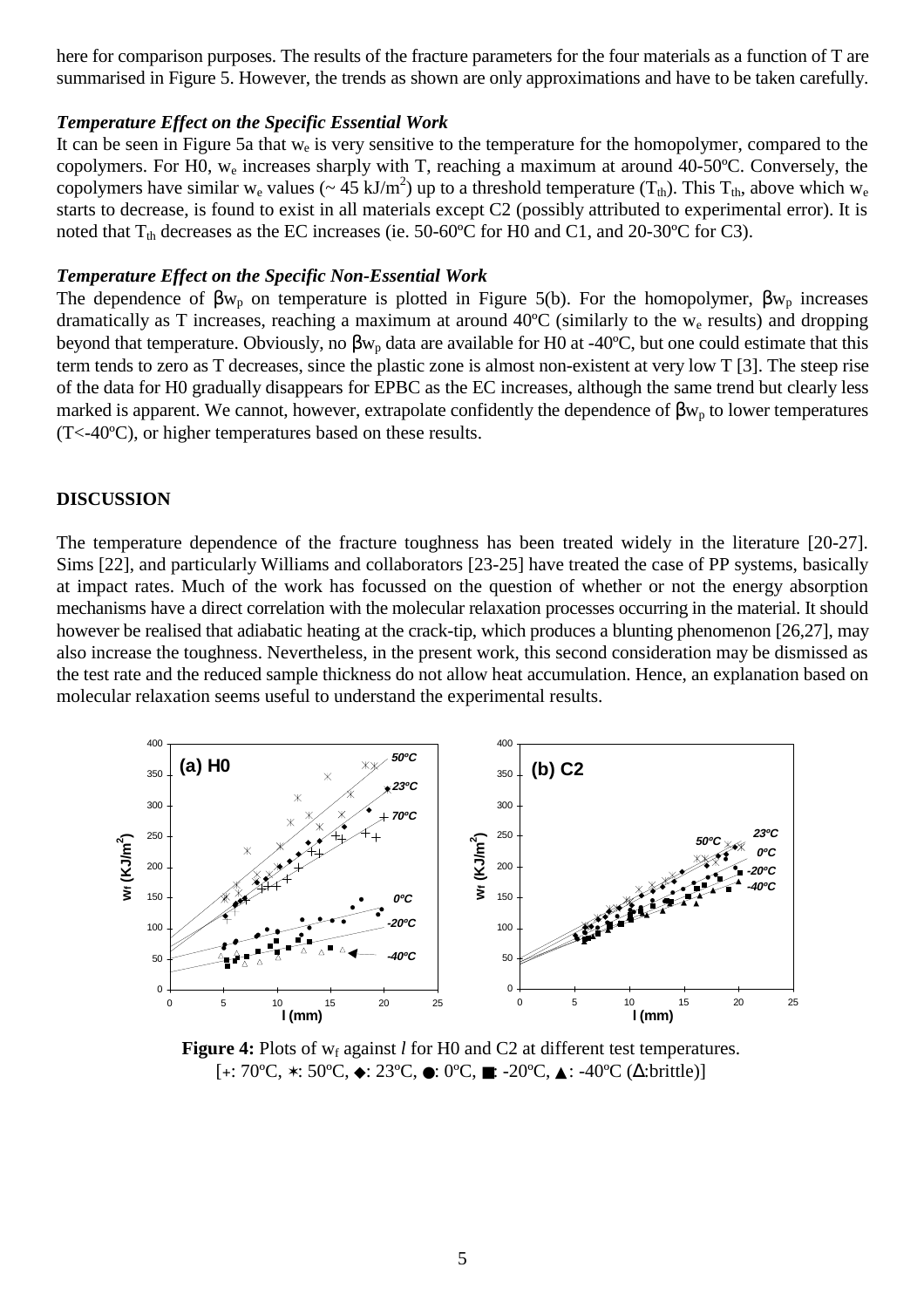

**Figure 5:** Evolution of  $w_e$  and  $\beta w_p$  with temperature for the different materials studied.

Concerning H0, the dependence of  $w_e$  can be related to its glass transition. The inflection point in the curve matches fairly well the  $T_g^P$  measured by DMA. (Note that  $T_g$  is a temperature range, not a fixed value of T). Thus, it is convincing to explain the maximum toughness results in terms of the molecular relaxation activated at that temperature. The ductile-brittle transition that occurs at low T can be explained by the Ludwik-Davidenkov-Orowan criterion [28], which states that the fracture changes from ductile to brittle if the fracture stress drops below the yield stress. It is known that with decreasing T (or increasing test speed), the yield stress increases more rapidly than does the fracture stress.

On the other hand, the copolymers show no increase in w<sub>e</sub> near  $T_g^P$  or  $T_g^E$ , despite the PP blocks (that are nevertheless predominant in the material) and the ethylene segments that show important relaxation at 20 and -40ºC, respectively, as seen by DMA. A possible explanation for the absence of a we maximum for the EPBC at 20°C could be that an increase in the energy dissipation due to  $T_g^{\ P}$  is offset by a decrease in the toughness attributed to the ethylene phase well above its  $T_g^E$ . A previous EWF study gave a value of  $w_e = 24.3 \text{ kJ/m}^2$  for LDPE films at room temperature and 2 mm/min [29], which is consistent with the results presented here. This same reasoning may explain why at RT the homopolymer shows higher  $w_e$  values than the EPBC. Another interesting feature is that  $T_{th}$  at which w<sub>e</sub> starts to decrease clearly depends on the EC, and can be related to the minor mechanical resistance to temperature of polyethylene than polypropylene. These results, however, deserve of more work that is in progress.



**Figure 6:** Temperature dependence of  $\sigma_y$  for the four materials.

It can be derived from Fig. 5(b) that the effect of the molecular relaxation on the plastic item is even more important than on  $w_e$ , especially in the EPBC. A competition between the shape factor ( $\beta$ ) and the plastic energy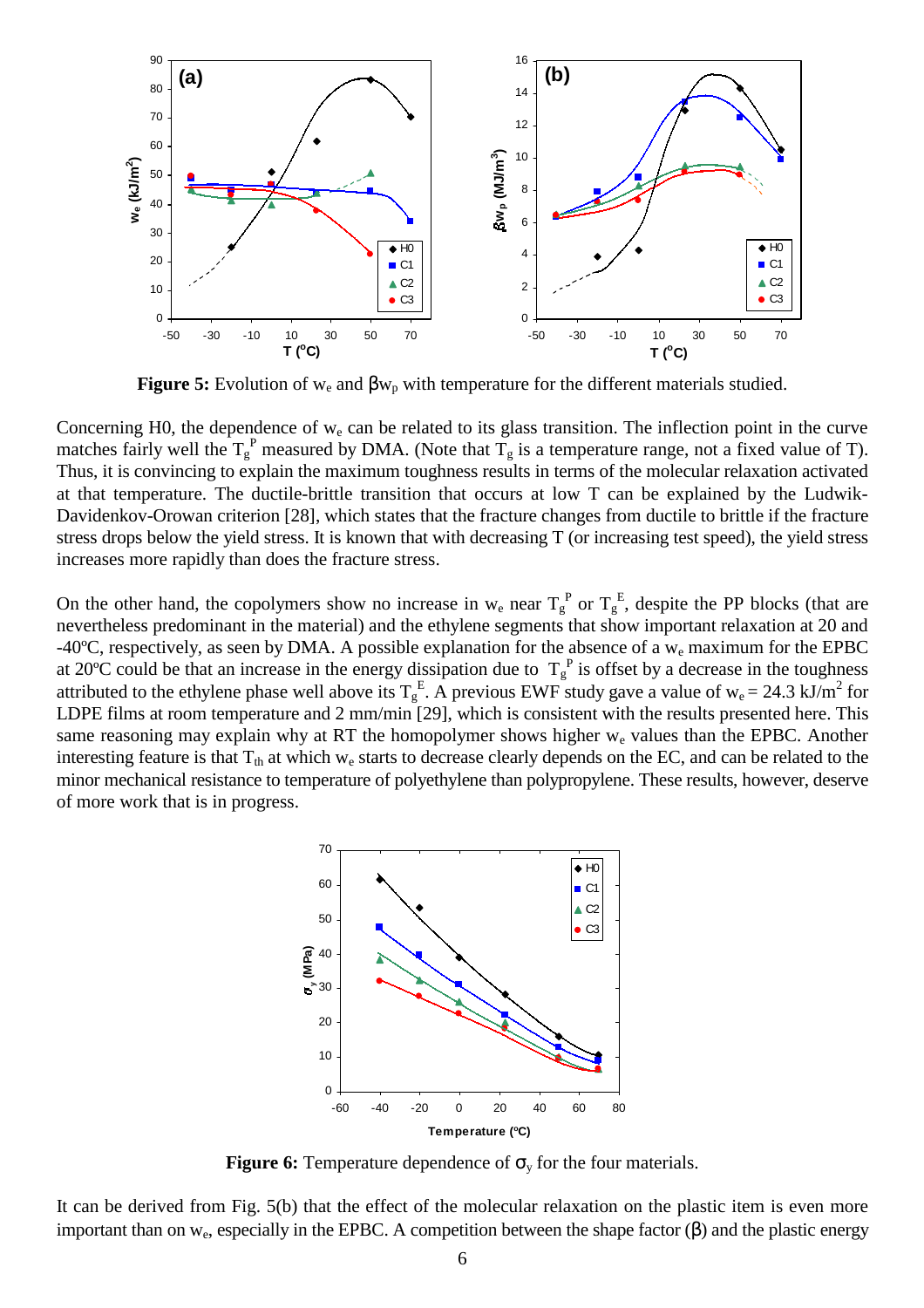density (w<sub>p</sub>) is the key to understand the plastic term temperature dependence. At T<T<sub>g</sub>,  $\beta$  tends to 0 and the whole term tends to 0 independent of the value of  $w_p$  (which is certainly higher at RT). On the contrary, at high T,  $\beta$  is high but w<sub>p</sub> decreases (due to a decrease in  $\sigma_v$  with T as shown in Figure 6), and thus  $\beta w_p$  decreases. Considering H0, it is clear that at  $T < T_g^P$ , the frozen structure of the PP blocks restricts the plastic deformation, and therefore  $\beta w_p$  tends to zero. In that situation, much of the energy is stored elastically and may be released suddenly in an unstable fracture. After the maximum, the decrease in  $\beta w_p$  is due to the decrease in  $\sigma_y$  at this T (Fig. 6). By adding a small amount of ethylene, plastic reorganisation in the bulk material is allowed to take place at low T (easier as the EC is higher), thus giving higher  $\beta$  (and  $\beta w_p$ ) values. Indeed, the trend of the data shown in Fig. 5(b) reflect this supposition, and it can be seen that an EC threshold may exist, above which the ethylene phase effect is negligible (as shown by the similarity of the data for C2 and C3, despite their EC is clearly different). Higher EC than this threshold can be detrimental to other properties ( $\sigma_v$ , E, w<sub>e</sub>, transparency, etc.) An optimum EC should therefore be selected to optimise these properties. Above  $\dot{T}_g^P$ , the EPBC present lower βw<sub>p</sub> values than H0. This is caused by the decrease in  $\sigma_y$  (Fig. 6) due to the presence of ethylene. (For LDPE films, a value of  $\beta w_p = 5.1 \text{ MJ/m}^3$  has been reported [29], which is less than half the H0 value and is consistent with the results obtained).

It is interesting to compare the copolymers to the homopolymers. As discussed in [2,19], to improve the ductile failure behaviour it is necessary to increase simultaneously  $w_e$  and  $\beta w_p$ , since this brings about an increase of the total fracture work. However, it has been shown that, in some cases, the variation of a morphological characteristic (filler content [30], crystallinity [19] or crystal perfection [2]) produces an opposite effect on the EWF fracture parameters. That is, when one parameter increases the other decreases, and vice-versa. But if we consider EC as the material variable, then this is not the case in this study. On one hand, it should be observed that at T>RT (and therefore above  $T_g^P$ ), H0 has better fracture properties (both  $w_e$  and  $\beta w_p$ ) than the copolymers. On the other hand, at T under  $T_g^P$ , the scenario is reversed. In the range of the low temperatures studied, C1 shows the best fracture properties amongst the EPBC studied. It has to be emphasised that the main interest of the EPBC at low temperatures is that they do not break in a brittle manner, which is a more desirable behaviour for many applications.

## **CONCLUSIONS**

The EWF method has been successfully used to characterise the temperature effect on the plane stress fracture properties of PP and EPBC. The results show that the homopolymer is found to be much more temperature sensitive than the EPBC. At temperatures above RT, the homopolymer has greater energy dissipation than the copolymers. In contrast, at low T, the homopolymer presents a ductile-brittle transition, which is suppressed in the range studied by copolymerisation with only a small EC. The variations of the EWF fracture parameters with T are consistent with those of a previous study in LDPE, and can be explained in terms of molecular relaxation mechanisms, ethylene phase content, and changes in the yield and fracture stresses. Some limitations of the EWF method were found with the more ductile materials, which showed a necking phenomenon without fracture propagation in DENT specimens at high T.

### **ACKNOWLEDGEMENTS**

D. Ferrer-Balas is grateful to the CICYT for a doctoral grant, especially for the funds to carry out a research project at the Centre for Advanced Materials Technology at the University of Sydney. The authors wish to acknowledge the Targor Group (Spanish Division) for supplying the materials for testing. Y-W Mai also wishes to thank the Australian Research Council for partially supporting the ductile fracture work in Sydney.

### **REFERENCES**

<sup>1.</sup> Moore, E.P. (1996). *Polypropylene Handbook.* Hanser Publ., Munich.